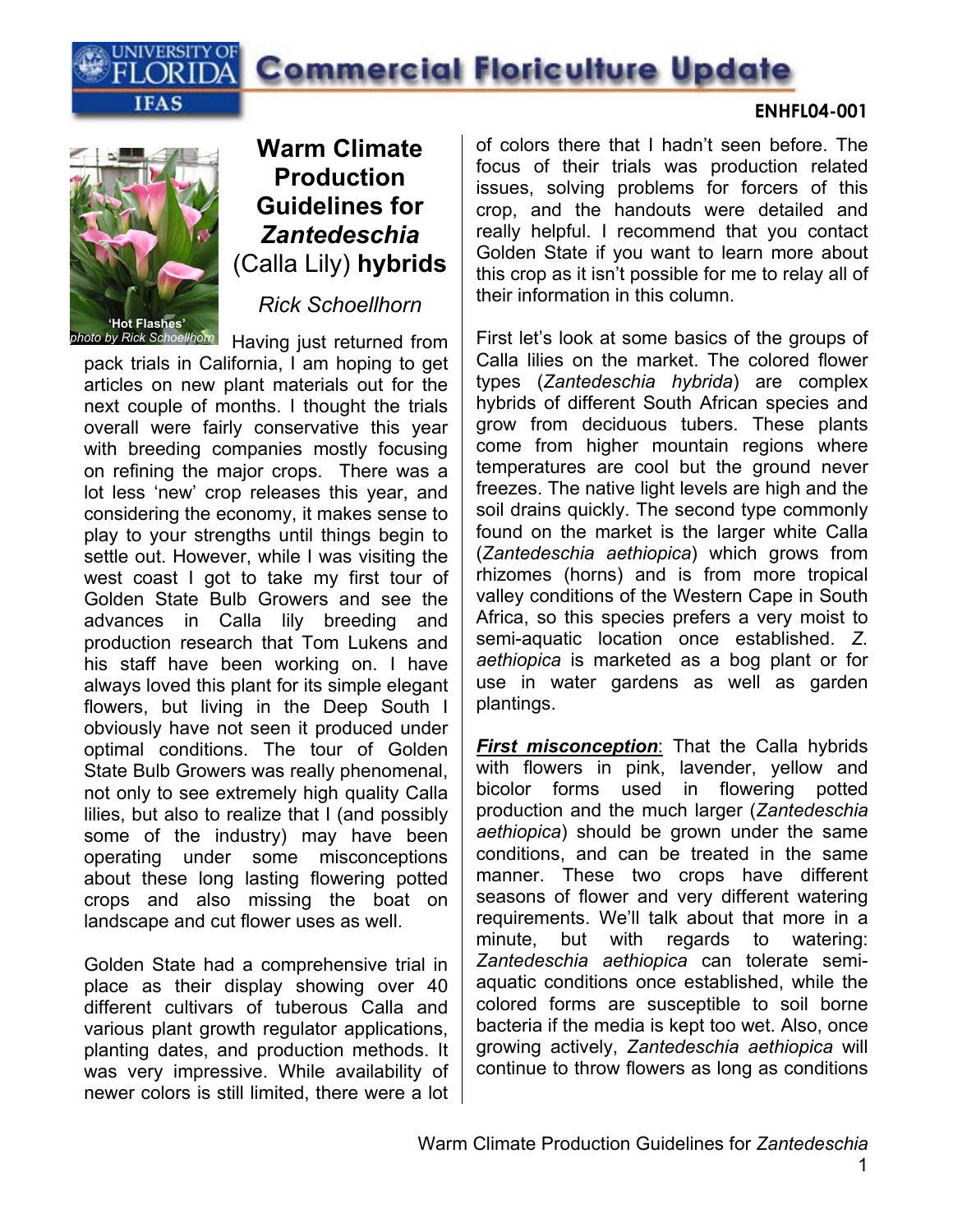are optimal, while the colored hybrids must undergo dormancy between flowerings.

**UNIVERSITY OF** 

**IFAS** 

*Second misconception*: As tropical flowers these plants prefer high temperatures and high humidity. The truth is these plants, in general, prefer cooler temperatures than tropical foliage plants. Warm temperatures and low light cause stems to elongate beyond their ability to support themselves, and the flowers do not last as long under warmer temperature regimes. These plants need bright light and cool night temperatures to avoid stretching and to get the highest quality flowering plants.

**Third Misconception:** That a bigger tuber is better than a smaller tuber with multiple eyes. Calla hybrids form flowers in relation to the number of eyes present in the tuber (or clump of tubers) planted. A large tuber with one eye will produce fewer flowers than a smaller multi-eyed tuber. Also it is easier to control a smaller tuber in production than it is to produce high-quality plants from a very large tuber.

#### *On tubers:*

In the colored flower forms, tubers are marketed from seed, and clonally propagated material. There is some speculation on what is best for potted flowering plant production. Speculation aside: In general you want as many eyes as possible on each potted tuber to give you the most leaves and flowers per pot.

#### *Pretreatments:*

Tubers need to be pretreated with gibberellic acid (roughly 125 ppm) to overcome dormancy requirements. However, gibberellic acid alone may induce deformed flowers in some cases so growers can pre-treat with promalin (a

combination of Gibberellic acid and benzyl adenine) which will act the same way but also increase branching with reduced flower deformities. Pretreatment of tubers is essential to uniform sprouting and flowering of the crop and can either be done in-house or you can order pretreated tubers. Fungicides can also be applied prior to planting and will help avoid disease issues from mechanical damage during shipping and handling.

One of the concepts that Golden State is promoting for growers of finished Calla is their High Input Potted Product (HIPP) program. This method of production avoids the field aspects of tuber production entirely and generates tubers for flower forcers from greenhouse grown material. The result according to Tom is that the tubers are much cleaner and the risk of disease is lower but the big advantage is that the overall vigor of the tubers is much higher, which allows forcers to use smaller tuber sizes (and also smaller pot sizes) and get the same effect as larger field produced tubers. One of the things I was most impressed with was the 4" material that was coming out this program. Growing a 4" hybrid calla that has a lot of flowers can be problematic because to get a lot of flowers you usually need a tuber that basically fills a 4" pot. The HIPP program seems to get around that issue and there were up to 7 flowers on the 4" HIPP material on trial at Golden State. HIPP tubers will have a higher price point but the concept may work for your production.

I think if I was to select out something from this collection of beautiful cultivars that I felt was really unique and or appealing it would be the gold and rose toned cultivars that Tom had on Display. I'm not as big a fan of the smaller Calla hybrids, and the yellow and Flame types were robust, with spotted foliage and a larger stature with really striking spathe colors. By the way, a Calla bloom is separated into two parts:

#### **ENHFL04-001**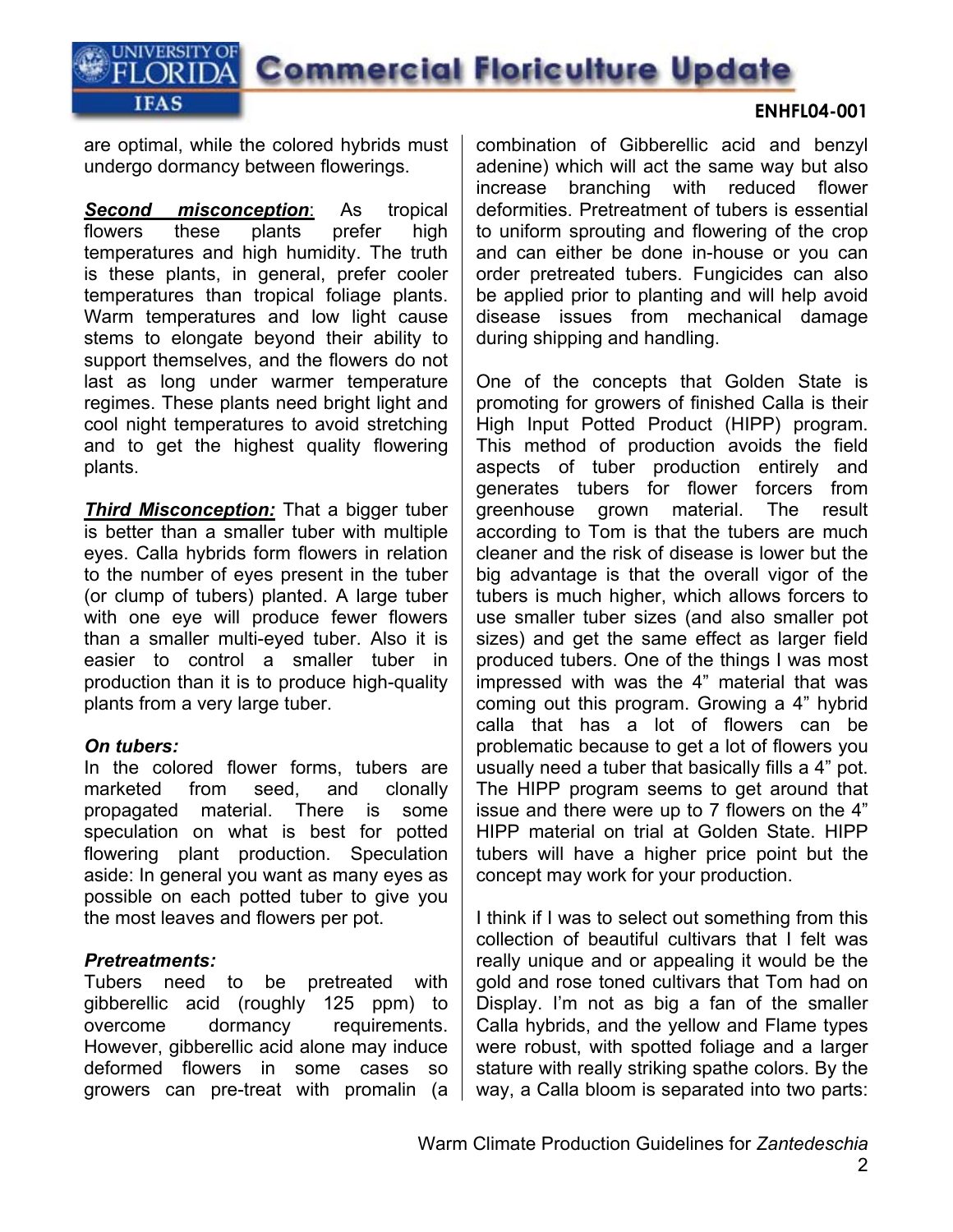the spathe, which is the colorful modified leaf, and the spadix, which is the central column containing the male and female flowers. So the colorful part of the bloom is the spathe and the spadix is usually yellow, but may be white or red toned as well. I was really impressed with Millennium Gold, Flame, and Hot Flashes, but it would be splitting hairs because all the hybrids were beautiful.

**UNIVERSITY OF** 

**IFAS** 

Many growers can use this crop to expand their niche and should definitely look at avoiding the gallon perennial trade with this crop. It will take a bit more work and growing skill to really do a great job with Calla, so don't take all your effort and feed it into the lowest price point size. Instead, experiment with a quality 4" crop, and larger pot sizes (10-12" or color bowls) which can command a specialty price structure.

#### **Production guidelines for colorful Calla hybrids**

Tubers are shipped in fall through spring, and should be planted 1-1½ inches deep. Growers interested in using 4½ or smaller size pots need to be more careful of fertility and watering as the plants in small pots are usually weaker due to restriction of the root system.

Fertilization – Avoid ammonium based fertilizers and long term slow release fertilizers as they may cause a reduction in quality or yellowing of the leaf margins. 30 day release formulas can be used but keep rates below 1.5 grams per 6" pot. In general with liquid fertilization, 200 ppm constant feed will work fine. A good calcium source and micronutrient blend is best for quality production, so use a fertilizer which contains calcium or incorporate gypsum or lime into media before planting.

Watering – After planting, either when watering in or shortly after, apply a fungicidal drench as a preventative measure. After shoots have emerged keep plants moist but avoid soggy soil situations especially under warmer production conditions.

Media – pH of 6.0-6.5, coarse and well drained is best for optimal growth.

Production Temperatures – To get plants up and growing warmer conditions are best with a day temperature of 65-75F. As the crop matures and leaves begin unrolling cooler temperatures 65F day and 55F night) are best to enhance flower color and keep plants more compact.

Light level – Bright light is required for best quality and flowering (4000 ft. candles minimum)

Propagation – Commercially plants are produced by traditional breeding and seed production, but also via tissue culture.

Crop timing – In general it takes about 8 weeks from planting to flower on most of these hybrids. Earlier crops will be somewhat slower than crops produced later in spring when soil & greenhouse temperature is higher. First color can be up to 10 days earlier in later plantings. Warmer production temperatures can speed the crop but be careful of stem elongation and reduced flower color under warmer conditions.

Growth regulators – Paclobutrazol is a critical tool in keeping this crop from stretching and is applied as a drench when emerging foliage spikes are 2-3" tall. Repeated applications may be needed, depending on growing conditions and cultivar. For smaller cultivars a range from 6-10 ppm should help control height but for more vigorous hybrids the rates may need to go up to 10-10 ppm. Again if you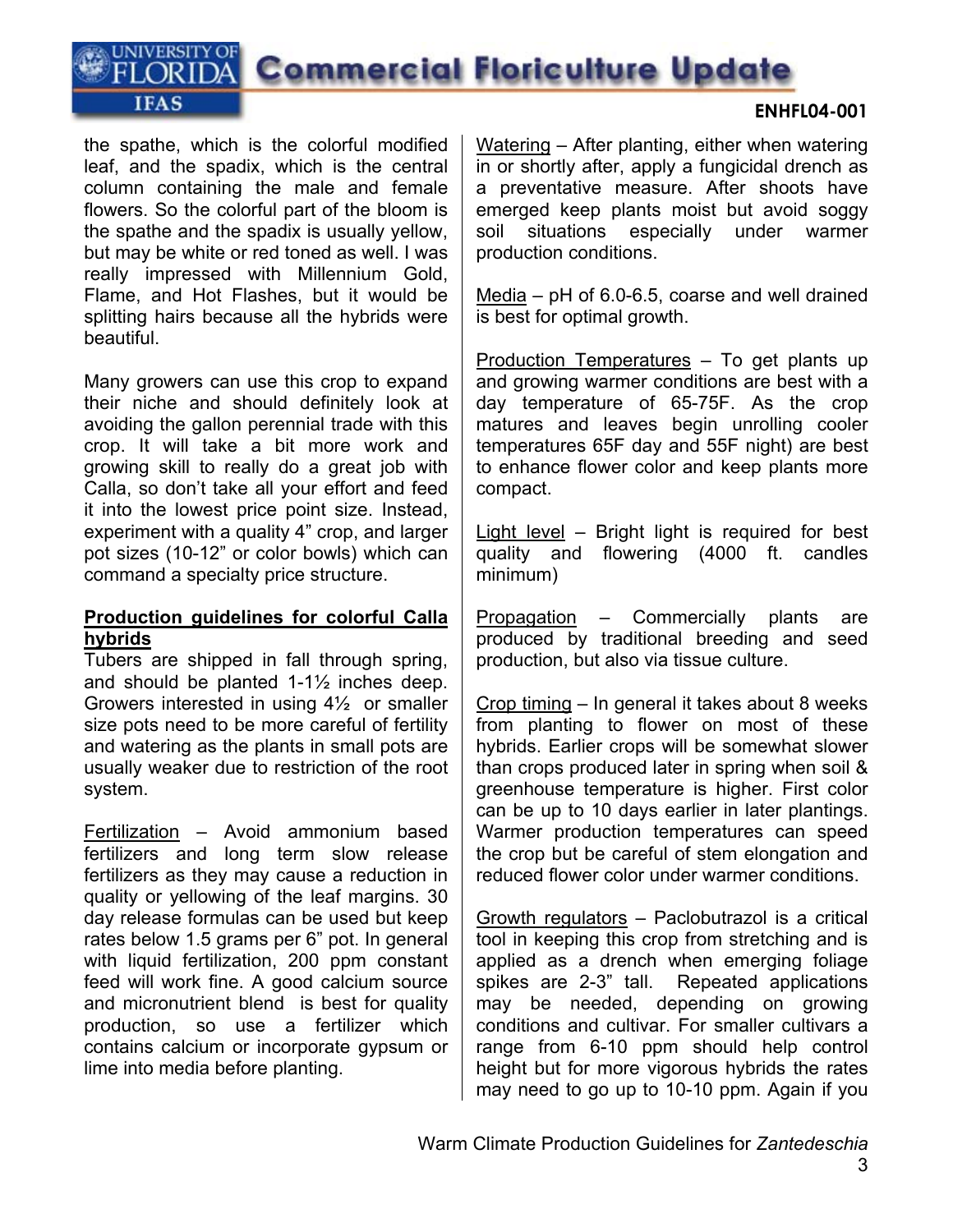are unsure apply lower concentrations and repeat them as needed. Over application of Bonzi can reduce both flower number and plant size.

**UNIVERSITY OF** 

**IFAS** 

Flowering – As long as you are working with good quality tubers and have pretreated with gibberellic acid, flowering will follow emergence of the new shoots. Too high a temperature during emergence and low light levels will reduce flowering.

**Note** that cultivar plays a huge role in the crop; some varieties are smaller and more compact, while others can be quite large and vigorous. Speak to your supplier before ordering to make sure you are getting the cultivars best suited to your programs.

#### **Production guidelines for White Calla (***Zantedeschia aethiopica***)**

Rhizomes are available in early fall. But season will vary depending on supplier and location. Rhizomes are sold as spring bulbs in retail outlets. These flowers are vigorous growers and usually unsuited to small container sizes.

Fertilization – Most potting mixes contain a starter charge of nitrogen and other elements, this is usually enough to get rhizomes growing. Immediately after watering a preventative fungicide application should be applied. Once the rhizome sprouts begin regular fertilization with a balanced fertilizer at 100 ppm constant feed or 200 ppm if feeding weekly

Watering – Keep moist at all times for fastest growth and development. In production a soggy soil mix is a recipe for fungal and bacterial problems, so use a well drained mix.

Media – A well drained mix with a  $pH$  of 5.5-6.5 is best but as the plants will get quite tall it is often recommended that some sand be used in the containers to act as ballast once plants begin to reach mature height.

Production Temperatures – The plant will do well up to about 70ºF, but flowering begins to be reduced above this point as heat stress kicks in. Production temperatures should be around 55-60ºF to keep plants shorter and increase flowering. While these are the recommended temperatures, the plants can be grown under warmer conditions and still flower. I have grown this crop in the south under shade, but growers need to be vigilant for pathogens when growing under warm conditions.

Light level – Tolerant of most light levels up to 5000 ft. candles. Too much shade reduces both leaf size and flower stem strength. Under warmer conditions, more shade will be required.

Propagation – Care should be taken to avoid prolonged storage of these tubers as they will not undergo complete dormancy as the colored forms do. Commercially propagated by seed, tissue culture, and division. Larger rhizomes produce larger plants and flowers.

Crop timing – Allow 11-14 weeks from planting for the emergence of the first flower. Usually peak flowering is about 2-4 weeks after the first flower opens.

Growth regulators – GA is not needed for this group of hybrids. In cut flower production most will benefit from a GA spray of 80-250 ppm to aid in flower stem elongation. To control elongation and tone plants before sale, Paclobutrazol can be applied as a drench when plants are 1/2-2/3 salable size, rates vary depending on production conditions but